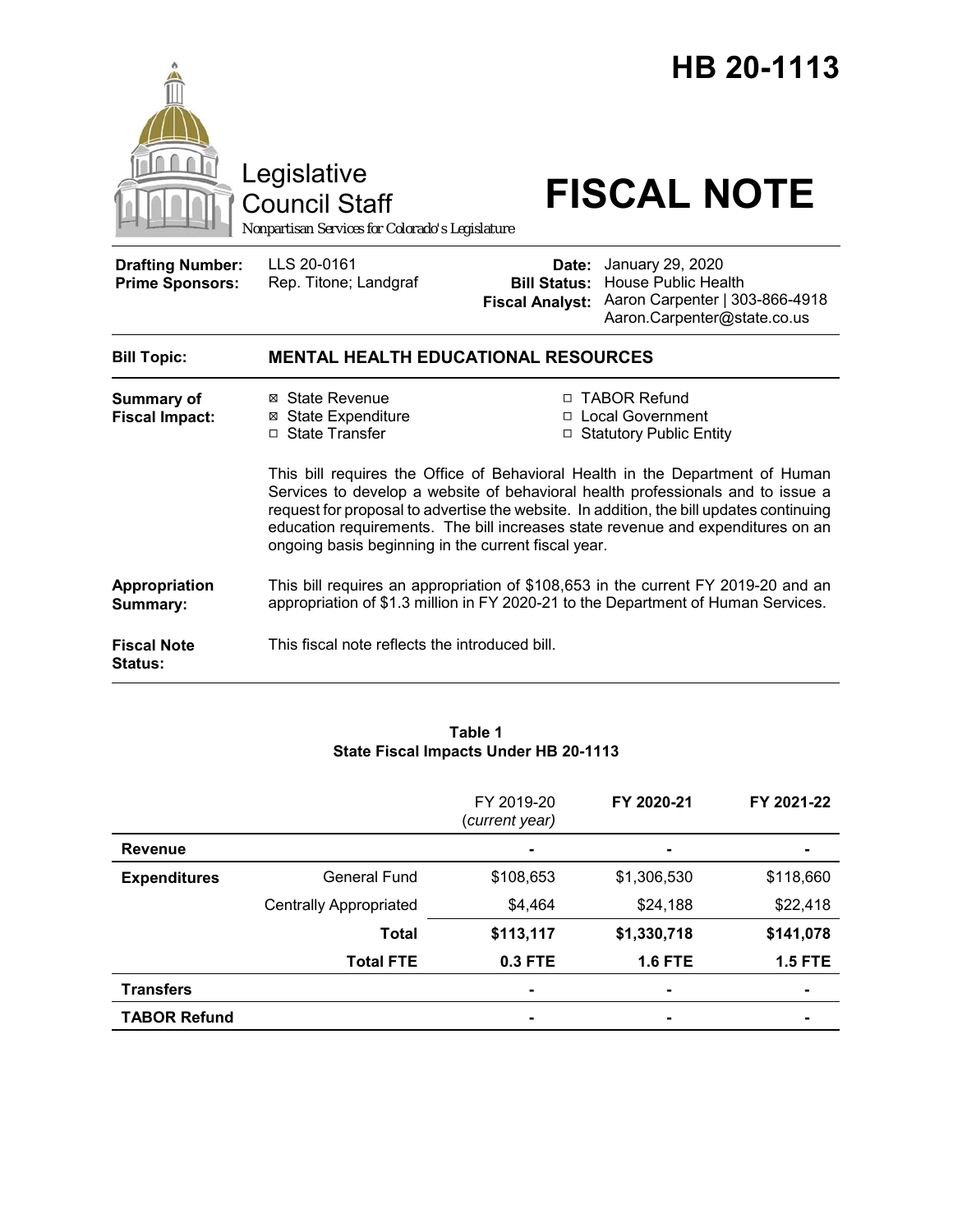January 29, 2020

## **Summary of Legislation**

This bill requires the Office of Behavioral Health (OBH) in the Department of Human Services (DHS) to develop a website of behavioral health professionals and to issue a request for proposal to advertise the website. In addition, the bill updates continuing education requirements for mental health professionals.

**Website.** This bill requires the OBH, with assistance from the Colorado Department of Public Health and Environment (CDPHE), the Suicide Prevention Commission, and a statewide organization representing a network of community behavioral health provides, to develop a website that provides information and resources for individuals seeking behavioral health care services. Any organization or individual may request to be added to the website. The bill also allows the OBH to accept any gifts, grants, or donations to develop this website. The website must be up by July 1, 2020, and include:

- information about the Colorado See ME campaign;
- information about the National Suicide Prevention Lifeline; and
- demographic-specific information about behavioral health care providers available in each geographic region.

**Request for proposal.** This bill requires the OBH to issue a request for proposal to contract with an organization to develop and distribute community and demographic specific targeted messaging related to the website. The RFP must be issued by April 1, 2021.

**Continuing competency requirements.** The bill allows a health care professional to take a course in mental health education to satisfy continuing competency or continuing education requirements.

## **Background**

Currently, the OBH has an online substance use disorder facility and provider licensing and mental health designation application system called LADDERS that allows providers to upload applications. LADDERS also has a public facing service directory of all licensed or designated providers. Individual providers licensed by the Department of Regulatory Agencies (DORA) or institutions that are licensed by the CDPHE are not included in the website. In addition, LADDERS will soon cease to exist as behavioral health licensing is transferring to CDPHE as required under HB 19-1237.

## **State Revenue**

Starting in the current FY 2019-20, revenue to the OBH may increase to the extent it receives gifts, grants, or donations. At the time of this writing, the fiscal note has not identified any sources of funding. Revenue from gifts, grants, and donations are not subject to TABOR.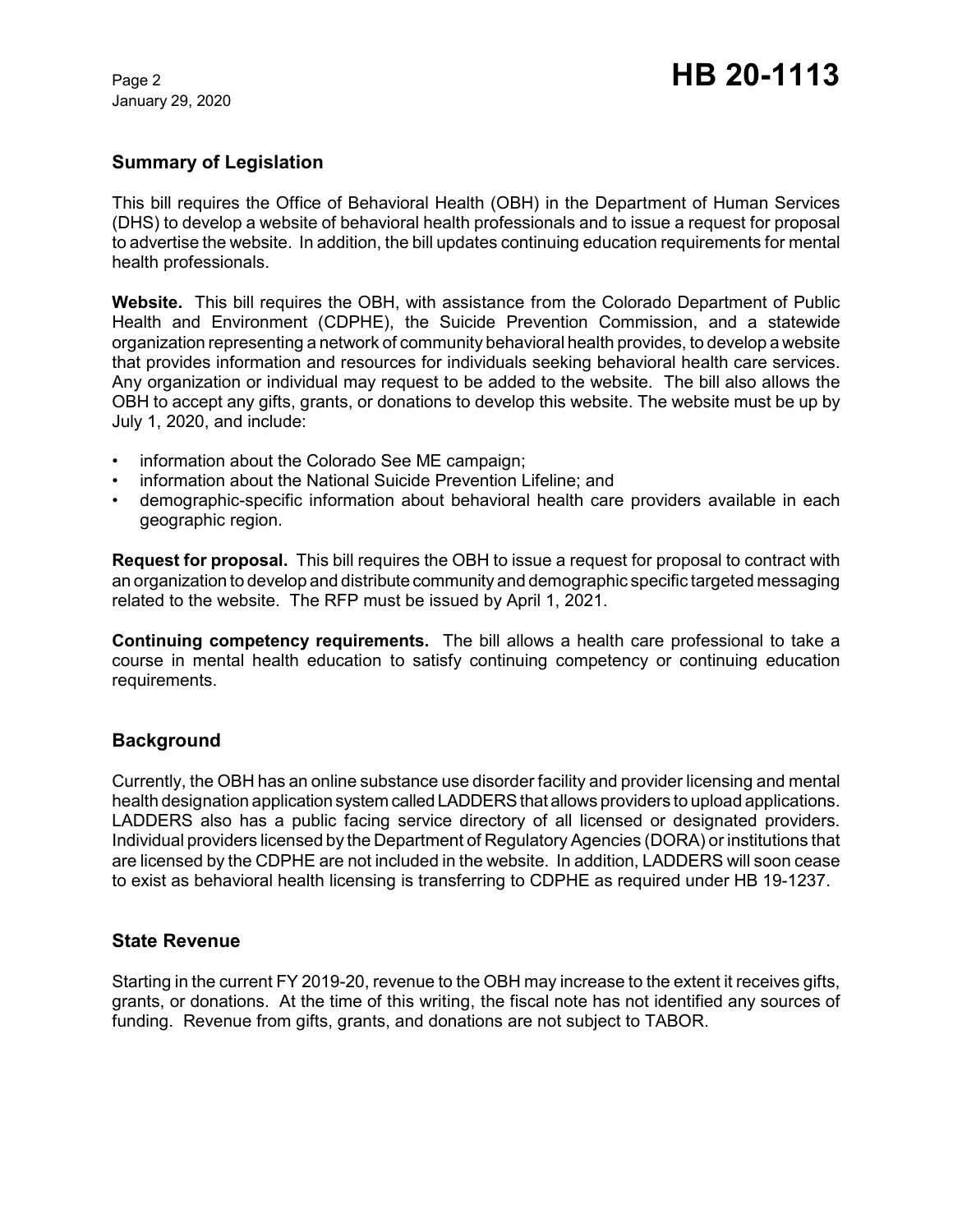# **State Expenditures**

State expenditures in the OBH will increase by \$113,117 and 0.3 FTE in the current FY 2019-20, \$1.3 million and 1.6 FTE in FY 2020-21, and \$141,078 and 1.5 FTE in FY 2021-22, as shown in Table 2 and discussed below. In addition, this workload to the CDPHE and DORA will increase starting in the current FY 2019-20.

|                                     | FY 2019-20<br>(current year) | FY 2020-21     | FY 2021-22 |
|-------------------------------------|------------------------------|----------------|------------|
| <b>Department of Human Services</b> |                              |                |            |
| <b>Personal Services</b>            | \$17,108                     | \$95,450       | \$86,635   |
| <b>Operating Expenses</b>           | \$2,025                      | \$2,160        | \$2,025    |
| <b>Capital Outlay Costs</b>         | \$9,300                      | \$6,200        |            |
| <b>Request for Proposal</b>         |                              | \$1,100,000    |            |
| Website Build                       | \$80,220                     | \$80,220       | ۰          |
| Website Maintenance                 | -                            | \$22,500       | \$30,000   |
| Centrally Appropriated Costs*       | \$4,464                      | \$24,188       | \$22,418   |
| <b>Total Cost</b>                   | \$113,117                    | \$1,330,718    | \$141,078  |
| <b>Total FTE</b>                    | 0.3 FTE                      | <b>1.6 FTE</b> | 1.5 FTE    |

#### **Table 2 Expenditures Under HB 20-1113**

 *\* Centrally appropriated costs are not included in the bill's appropriation.*

**Department of Human Services- Staffing costs.** Starting in the current FY 2019-20, staff related cost in the OBH will increase by \$28,433 in the current FY 2019-20, by \$103,811 in FY 2020-21, and by \$88,660 in FY 2021-22. These costs include personal services, operating expenses, and capital outlay costs as shown in Table 2. Staff costs in the current FY 2019-20 are prorated for an April 1 start date and the General Fund paydate shift. FTE positions are discussed further below.

- *Data managers.* Starting in the current FY 2019-20, the OBH requires 1.0 FTE data manager for the current FY 2019-20 through FY 2021-22, and decreasing to 0.5 FTE in future years, to collect the necessary information for the website as described by the bill. The data manager will verify and update any provider information on a regular basis and work with organizations or individuals who wish to be added to the website. In addition, the OBH requires 0.1 FTE data manager in the current FY 2019-20 and FY 2020-21, to coordinate with the Office of Information Technology (OIT) on the website build. Costs for this FTE will no longer be incurred after the website is completed in 2020.
- *Marketing and communication specialist.* Starting in FY 2020-21, the OBH will require 0.5 FTE marketing and communication specialist to develop and oversee the RFP contract and to coordinate messaging with internal and external experts.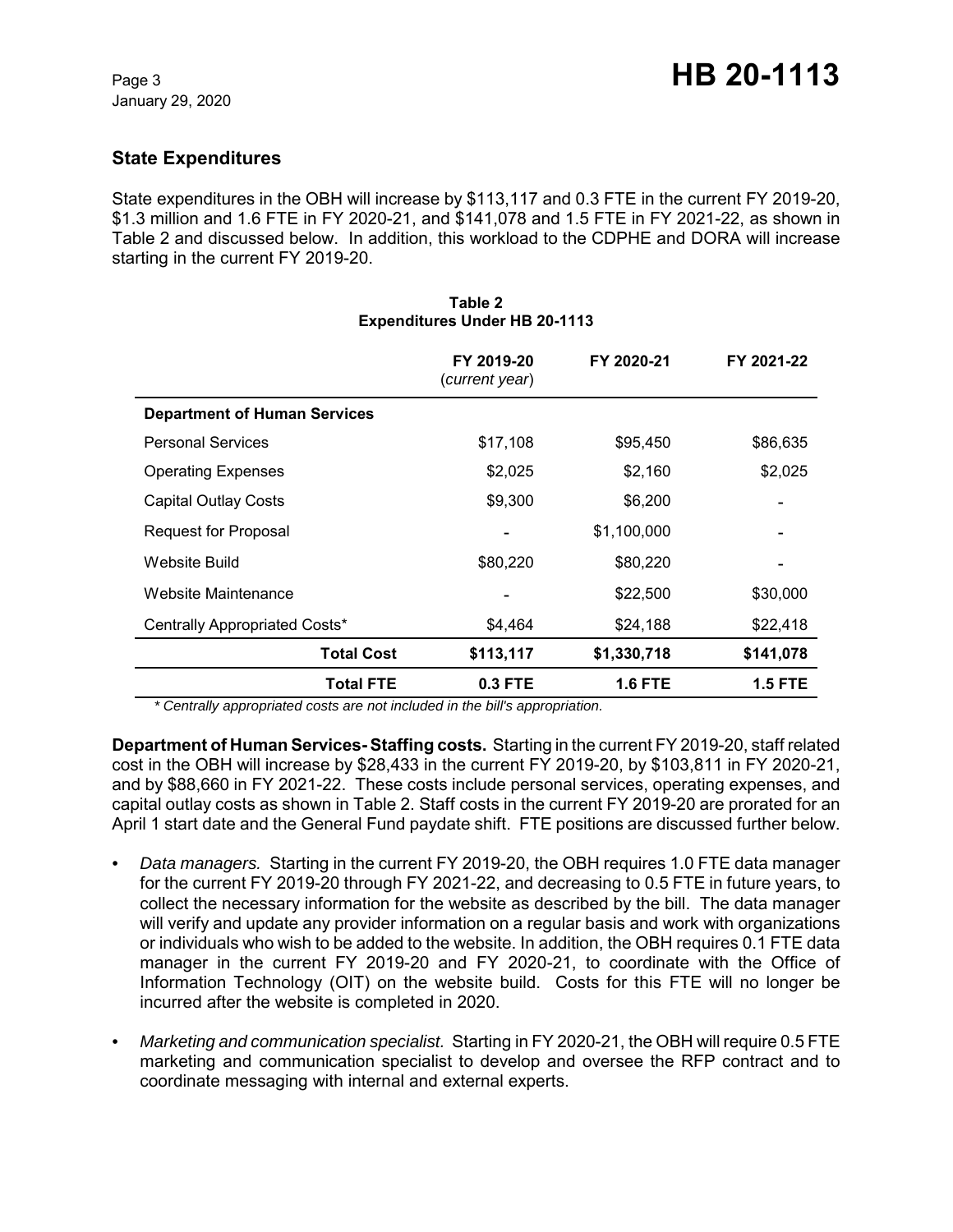January 29, 2020

**Request for proposal.** In FY 2020-21 only, expenditures in the OBH will increase by an estimated \$1.1 million to contract with an outside organization to develop and distribute community and demographic specific targeted messaging. This estimate is based on the costs of other public awareness campaigns conducted by state agencies and the requirements of the bill. Actual cost will be determined through the RFP process

**Website costs.** As shown in Table 2, state expenditures will increase in the OBH on an ongoing basis to build the website and for ongoing maintenance costs. The fiscal note assumes that the website will require 1,341 hours of work at an average contract rate of about \$120 per hour. The fiscal note assumes that work will begin on April 1, 2020, and finish in October 2021; see Technical Note. The fiscal note also assumes 216 hours of maintenance costs per year will be necessary at a cost of about \$139 per hour. Maintenance costs are prorated for FY 2020-21 to occur after the website is completed. Funding for the website is reappropriated to the OIT.

**Department of Regulatory Agencies.** In the current FY 2019-20 only, costs in DORA will increase to conduct emergency rulemaking to incorporate the continuing education requirements. The fiscal note assumes this can be accomplished within existing appropriations.

**Department of Public Health and Environment.** Starting in the current FY 2019-20, workload in the CDPHE will increase on an ongoing basis to work with the OBH to develop the website. The fiscal note assumes that this workload can be accomplished within existing appropriations.

**Centrally appropriated costs.** Pursuant to a Joint Budget Committee policy, certain costs associated with this bill are addressed through the annual budget process and centrally appropriated in the Long Bill or supplemental appropriations bills, rather than in this bill. These costs, which include employee insurance and supplemental employee retirement payments, are estimated to be \$4,464 in the current FY 2019-20, \$24,188 in FY 2020-21 and \$22,418 in FY 2021-22.

# **Technical Note**

According to the bill, the OBH must develop a website by July 1, 2020. Assuming the Governor signs the bill by April 1, this will leave three months to complete the website. Based on estimates provided by OIT, it will take about six months to develop the website, meaning the OBH will not meet the required deadline.

## **Effective Date**

The bill takes effect upon signature of the Governor, or upon becoming law without his signature.

# **Departmental Difference**

For FY 2020-21, the DHS estimates that it will have costs of \$2.4 million in FY 2020-21, including \$2.2 million to contract with a vendor to develop and distribute community and demographic specific targeted messaging. The DHS estimate is based on the average of the costs to run the Colorado Quitline Campaign, the Marijuana Education Campaign, the Healthy Youth Campaign, and the Behavioral Health Crisis Response System Public Information Campaign. The fiscal note assumes that the bill does not require the same level of resources as the campaigns listed above and has prorated this cost to align with other campaigns with more limited scope.